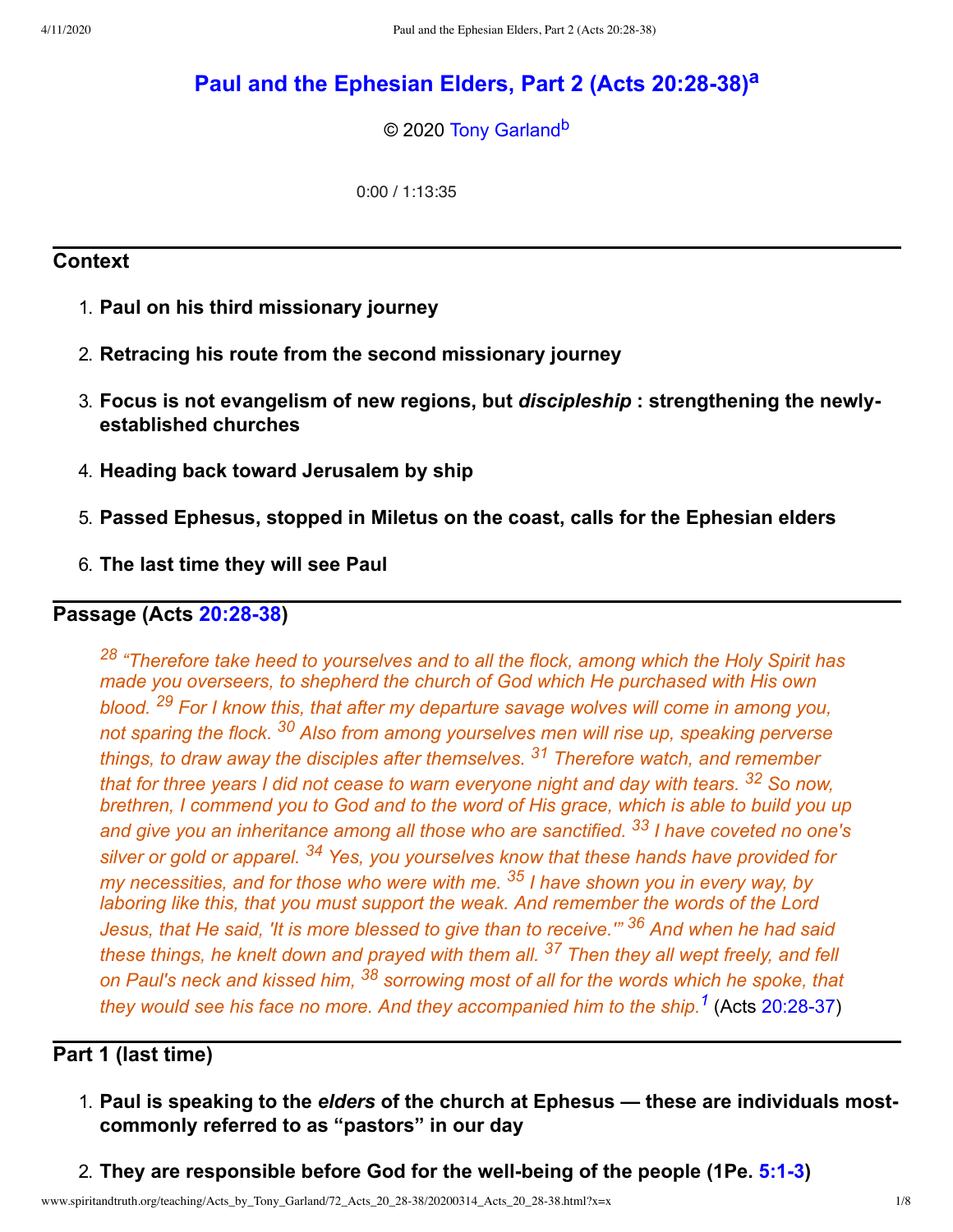*The elders who are among you I exhort, I who am a fellow elder and a witness of the sufferings of Christ, and also a partaker of the glory that will be revealed: Shepherd the flock of God which is among you, serving as overseers, not by compulsion but willingly, not for dishonest gain but eagerly; nor as being lords over those entrusted to you, but being examples to the flock* (1Pe. [5:1-3\)](http://www.spiritandtruth.org/bibles/nasb/b60c005.htm#1Pe._C5V1)

#### 3. **Paul gives a three-fold admonishment (warning)**

- A. #1: His example how did Paul live (serving, with humility, faithful, teaching)
- B. #2: His focus aware that the future likely holds trouble and persecution, but retaining a focus on heavenly concerns
- C. #3: His predictions what, specifically, are the elders to expect going forward (today's passage)?

### **Part 2 (today)**

1. **Specific warnings, a "tactical briefing" for the pastors**

#### 2. **The need to shepherd (an action verb)**

- A. A God-given role, *the Holy Spirit has made you overseers* (Acts [20:28\)](http://www.spiritandtruth.org/bibles/nasb/b44c020.htm#Acts_C20V28)
	- I. "overseers" is [ἐπισκόπους](http://www.spiritandtruth.org/fontsu/index.htm) [*episkopous*], composed of a preposition, [επι](http://www.spiritandtruth.org/fontsu/index.htm) [*epi*] = "over", and the word [σκοπος](http://www.spiritandtruth.org/fontsu/index.htm) [*skopos*] = "watch"
		- a. To "watch over," "guard," or "keep"
		- b. From which we derived the term *episcopal* referring to a type of church government
		- c. Notice *elders* ([πρεσβυτερους](http://www.spiritandtruth.org/fontsu/index.htm) [*presbyterous*]) are *overseers*

([ἐπισκόπους](http://www.spiritandtruth.org/fontsu/index.htm) [*episkopous*]) and are *to shepherd* ([ποιμαίνειν](http://www.spiritandtruth.org/fontsu/index.htm) [*poimainein*]) the people of God

- i. These terms do not refer to a hierarchical structure: "an elder is an overseer is a shepherd" - they are equivalent terms for the single role of a pastor
- <span id="page-1-0"></span>ii. See presentation #49, [The Appointment of Elders](http://www.spiritandtruth.org/teaching/Acts_by_Tony_Garland/49_Acts_14_23-28/index.htm)<sup>[c](#page-6-3)</sup>, covering Acts 14:23-[28, where we discussed the NT model of Church government in greater](http://www.spiritandtruth.org/bibles/nasb/b44c014.htm#Acts_C14V23) detail
- II. They have a God-given responsibility to watch over both themselves and the flock
- B. Motivation the value of the flock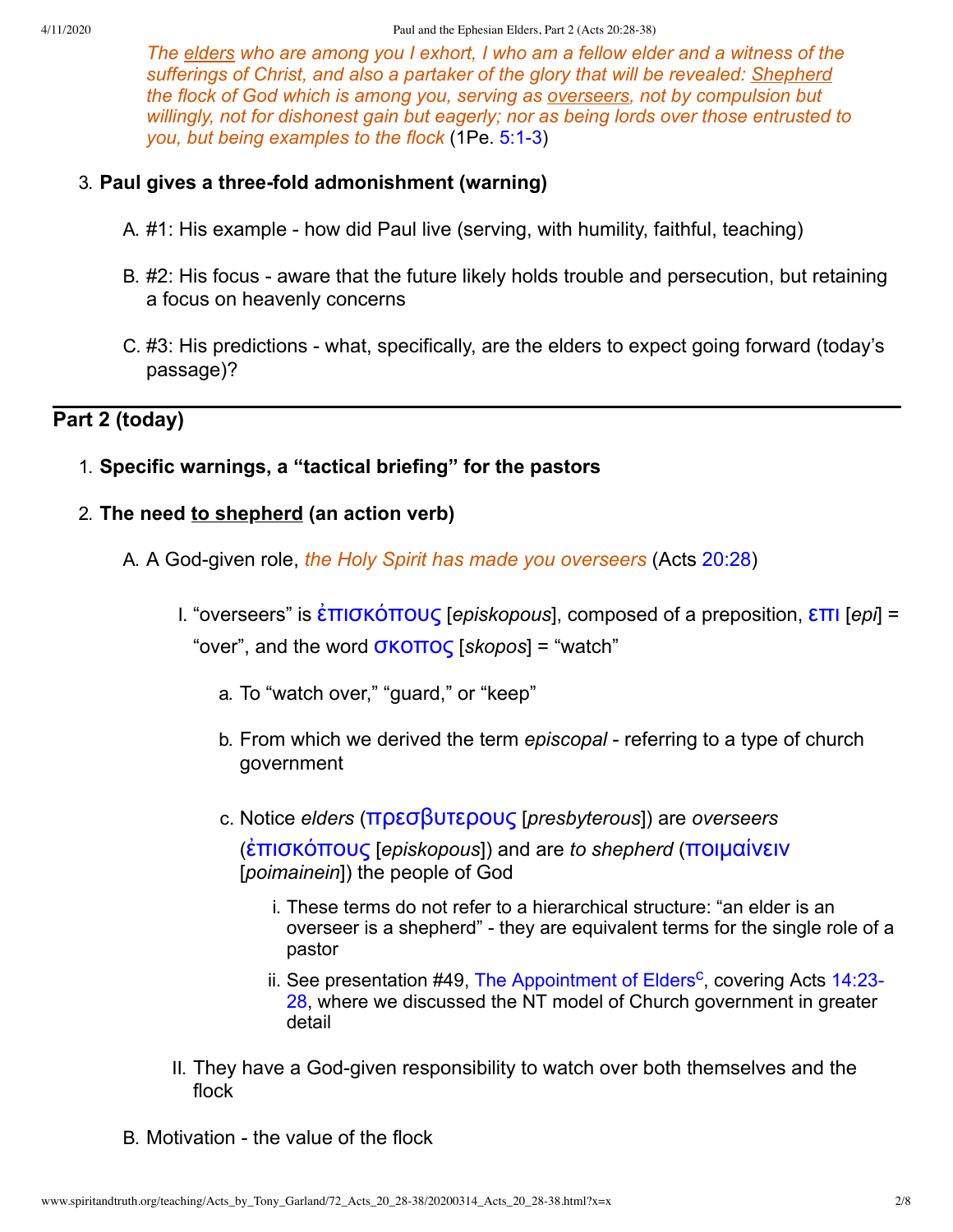- I. Who's is the church? *the church of God* God owns the flock, the elders are merely stewards
- II. Pastors don't have churches: God has churches over which He appoints elders to steward the work He has established
- III. God's ownership of the flock would be enough to establish their value in His sight
- IV. Paul goes further, underscoring the price that God paid for the flock, *which God . . . purchased with His own blood* (Acts [20:28\)](http://www.spiritandtruth.org/bibles/nasb/b44c020.htm#Acts_C20V28)
- V. Notice the trinitarian reference: it was the blood of *Jesus* that was spilt on behalf of the flock—whose blood is referred to as the blood *of God*
- C. Grazing of the sheep will not be a benign activity they will be in for attack!
	- I. Paul mentions two sources of attack
		- a. #1 *savage wolves will come in among you* (enemies from outside the church)
		- b. #2 *Also from among yourselves men will rise up* (enemies from inside the church)
		- c. How concerned was Paul? *. . . for three years I did not cease to warn . . . night and day . . . with tears* (Acts [20:31\)](http://www.spiritandtruth.org/bibles/nasb/b44c020.htm#Acts_C20V31)
			- i. Paul understood that evangelism and missionary work, as necessary as they are, are only the first step in fulfilling the goal of the Great Commission - making disciples (Mat. [28:19](http://www.spiritandtruth.org/bibles/nasb/b40c028.htm#Mat._C28V19))
			- ii. This is reflected in Paul's approach on this, the third, missionary journey — with a focus on building up what was earlier established through missionary endeavors
			- iii. Salvation is the doorway to sanctification—the ongoing process of Christians developing into disciples, and many a snare attend both
		- d. *Therefore, watch!* (Acts [20:31](http://www.spiritandtruth.org/bibles/nasb/b44c020.htm#Acts_C20V31))
			- i. "to watch" is *γρηγορεΐτε [grēgoreite]*, to stay awake, be alert, vigilant
				- **Implications** 
					- An ongoing need as Jesus told Peter in the garden, *watch and pray* (Mat [26:41\)](http://www.spiritandtruth.org/bibles/nasb/b40c026.htm#Mat._C26V41)
						- Extended periods of watchfulness are difficult for long stretches of time the thing being watched for doesn't occur, the senses get dull
					- Attacks can arise quickly, unexpectedly

II. #1 - External attacks - *savage wolves will come in among you*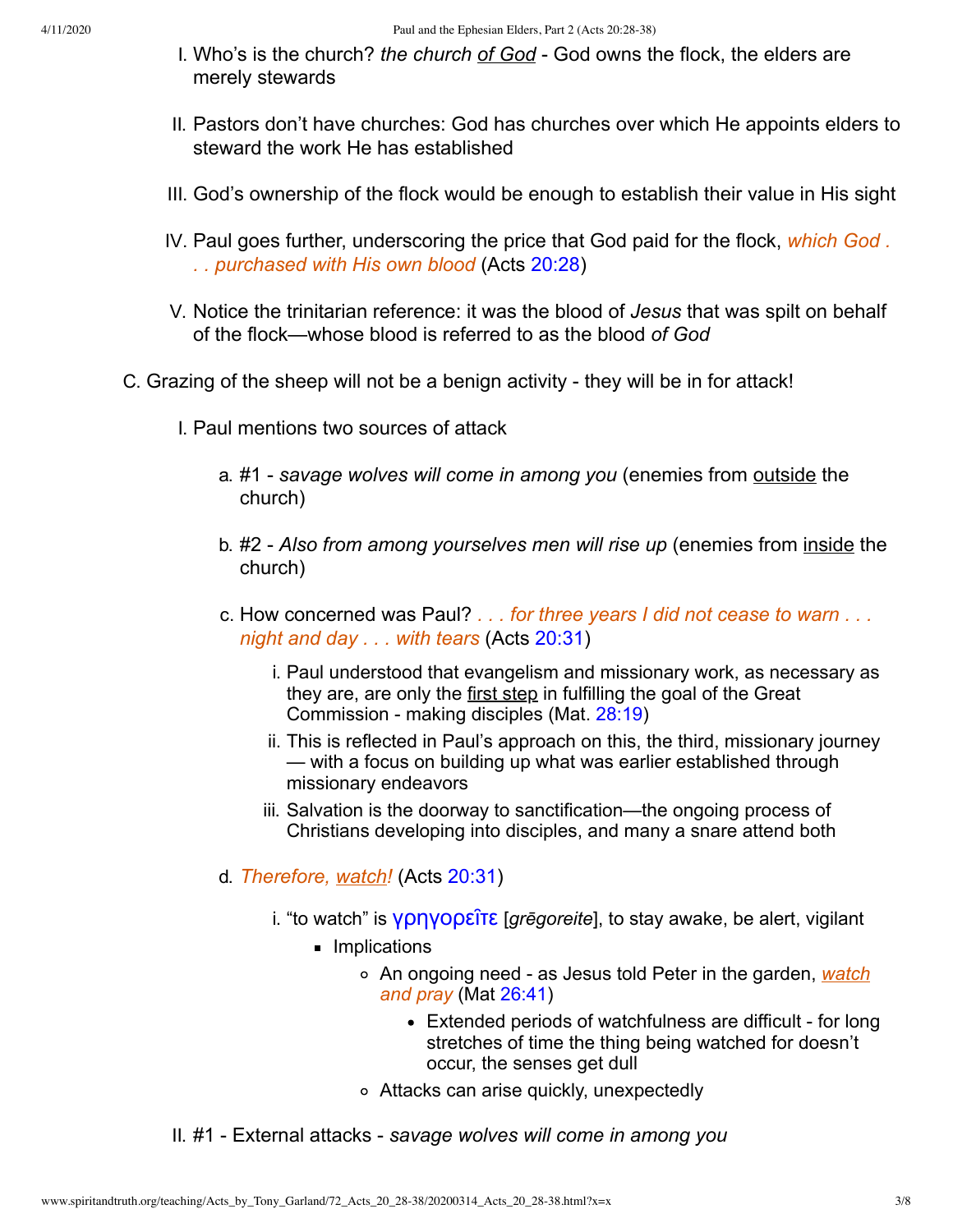- a. These come from outside primarily non-Christian sources
- b. They are *expected* and *continuous*
- c. They come from everything that is "not of Christ": other religions, the occult, atheism, secularism
- d. Attacks are on two fronts: doctrinal (what to believe: teaching, understanding, concepts) and practical (how to live: lifestyles, acceptable/unacceptable behavior, moral behavior)
- e. Jesus warned His disciples of this reality on the night of His betrayal

*If the world hates you, you know that it hated Me before [it hated] you. If you were of the world, the world would love its own. Yet because you are not of the world, but I chose you out of the world, therefore the world hates you* (John [15:18-19\)](http://www.spiritandtruth.org/bibles/nasb/b43c015.htm#John_C15V18)

- f. These attacks are various manifestations of "the world" which is under the rule of Satan (Luke [4:6;](http://www.spiritandtruth.org/bibles/nasb/b42c004.htm#Luke_C4V6) John [12:31;](http://www.spiritandtruth.org/bibles/nasb/b43c012.htm#John_C12V31) [14:30;](http://www.spiritandtruth.org/bibles/nasb/b43c014.htm#John_C14V30) [16:11](http://www.spiritandtruth.org/bibles/nasb/b43c016.htm#John_C16V11); 2Cor. [4:4](http://www.spiritandtruth.org/bibles/nasb/b47c004.htm#2Cor._C4V4); Eph. [2:2](http://www.spiritandtruth.org/bibles/nasb/b49c002.htm#Eph._C2V2); 1Jn. [5:19\)](http://www.spiritandtruth.org/bibles/nasb/b62c005.htm#1Jn._C5V19)
- g. These are from people, *walking according to the course of this world, according to the prince of the power of the air, the spirit who now works in the sons of disobedience* (Eph. [2:2\)](http://www.spiritandtruth.org/bibles/nasb/b49c002.htm#Eph._C2V2)
- h. As dangerous as these attacks are, their origin is more easily discerned.
- III. #2 Internal attacks *from among yourselves men will rise up*
	- a. Hence, the need to *take heed of yourselves* (Acts [20:28](http://www.spiritandtruth.org/bibles/nasb/b44c020.htm#Acts_C20V28))
		- i. Elders/pastors/teachers are especially influential
		- ii. A lifeguard who is drowning can't save another drowning man
	- b. The damage that can be done is immense: "the fox is in the (proverbial) hen-house"
	- c. How will they manifest: primarily by *speaking perverse things* (Acts [20:30](http://www.spiritandtruth.org/bibles/nasb/b44c020.htm#Acts_C20V30))
		- i. "Perverse things" is [διεστραμμένα](http://www.spiritandtruth.org/fontsu/index.htm) [*diestrammena*] (from [διαστρέφω](http://www.spiritandtruth.org/fontsu/index.htm) [diastrephō]), meaning "to mislead", "cause to turn from correct behavior," even "causing a state of unbelief" (Acts [13:8](http://www.spiritandtruth.org/bibles/nasb/b44c013.htm#Acts_C13V8))
		- ii. They will lead disciples off the Master's path to a different path: either by their doctrine, living, or both
			- The path to the Master: ortho*doxy* leading to ortho*praxy* straight teaching leads to straight living
			- By distorting the teaching (orthodoxy), they distort how disciples are to live (orthopraxy), thereby preventing their conformity into the image of Christ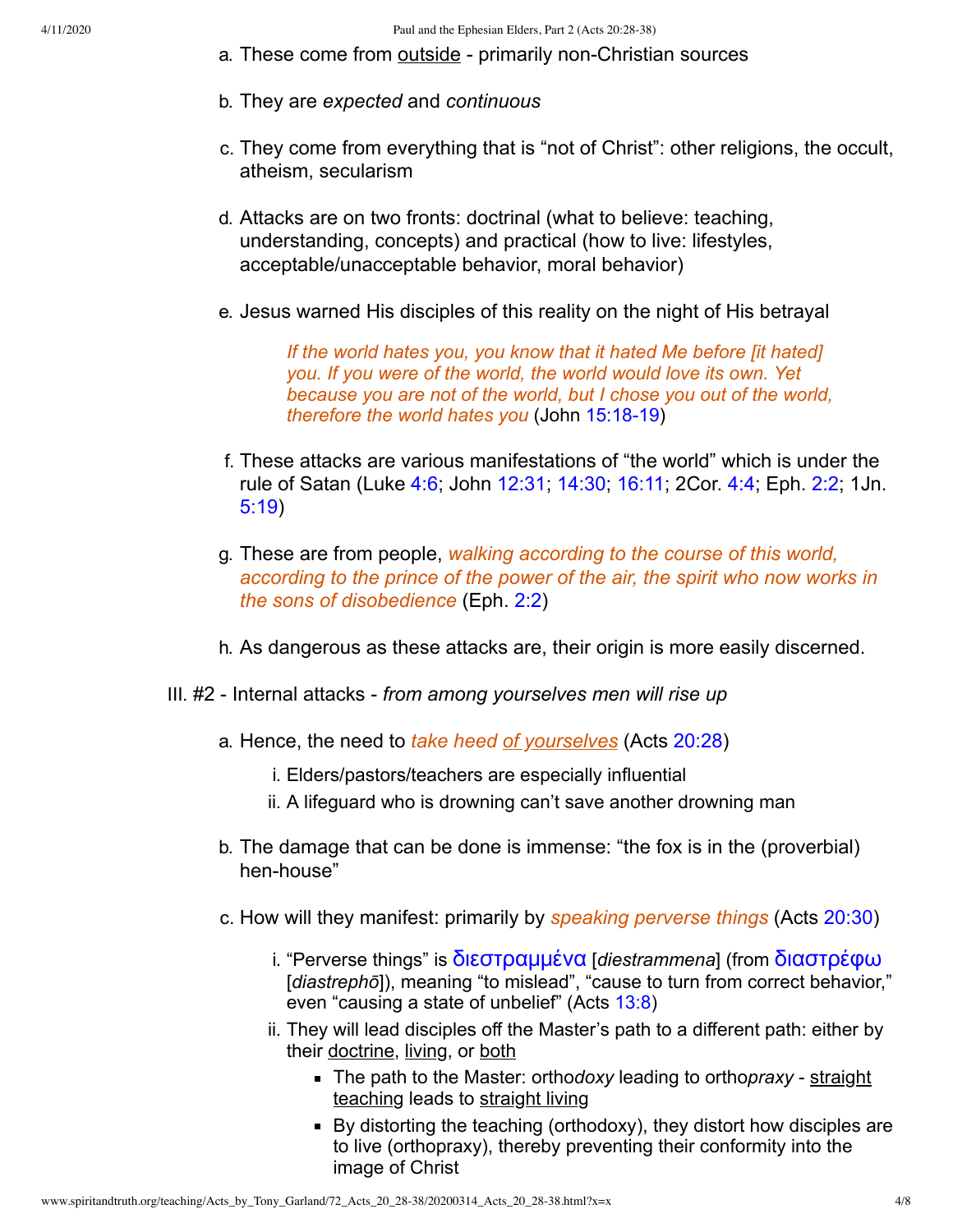4/11/2020 Paul and the Ephesian Elders, Part 2 (Acts 20:28-38)

- An incorrect understanding of God
- Conforming into the image of a different christ who is not **Christ**
- Stunted: remaining spiritually immature
- The perversion of the truth can often be subtle, difficult to detect, mixed in with truth
- Other times, the perversion is obvious, but they *still* draw sheep away!
	- As sheep: we are dumb and easily led
	- Fallen/exposed false teachers readily reestablish their ministry and gain a new following
- Perverse things are "novel" and tickle ears
	- The problem is not entirely with the wolves! The sheep also contribute!

*Preach the word! Be ready in season and out of season. Convince, rebuke, exhort, with all longsuffering and teaching. For the time will come when they will not endure sound doctrine, but according to their own desires, because they have itching ears, they will heap up for themselves teachers; and they will turn their ears away from the truth, and be turned aside to fables.* (2Ti. [4:2-4](http://www.spiritandtruth.org/bibles/nasb/b55c004.htm#2Ti._C4V2))

- d. What is their motive? *to draw away disciples after themselves* (Acts [20:30\)](http://www.spiritandtruth.org/bibles/nasb/b44c020.htm#Acts_C20V30)
	- i. Turning disciples of Jesus into disciples of themselves
	- ii. Charismatic leaders, with gifting in excess of character (and oh, how the sheep love gifting and care little about character!)
	- iii. Selfish rather than others-focused
	- iv. Lacking humility, controlling, asserting their own special status or insight
	- v. Seek to increase dependence of others upon themselves
		- Only they have the "special anointing"
		- Claim to be modern-day apostles, prophets
		- They are the source of the next "word from God"
		- "I'll catch fish for you" rather than teaching people how to fish for themselves
	- vi. Monetary opposite of Paul, who worked with his own hands and provided physical support to others
		- Private jets, mansions, etc.
		- Today's examples would be laughable if it weren't so sad and the results weren't so serious
- <span id="page-4-0"></span>e. Training up enemies of Christ
	- i. Bart Ehrmin<sup>[2](#page-6-4)</sup>
		- New Testament scholar, professor at the University of North Carolina at Chapel Hill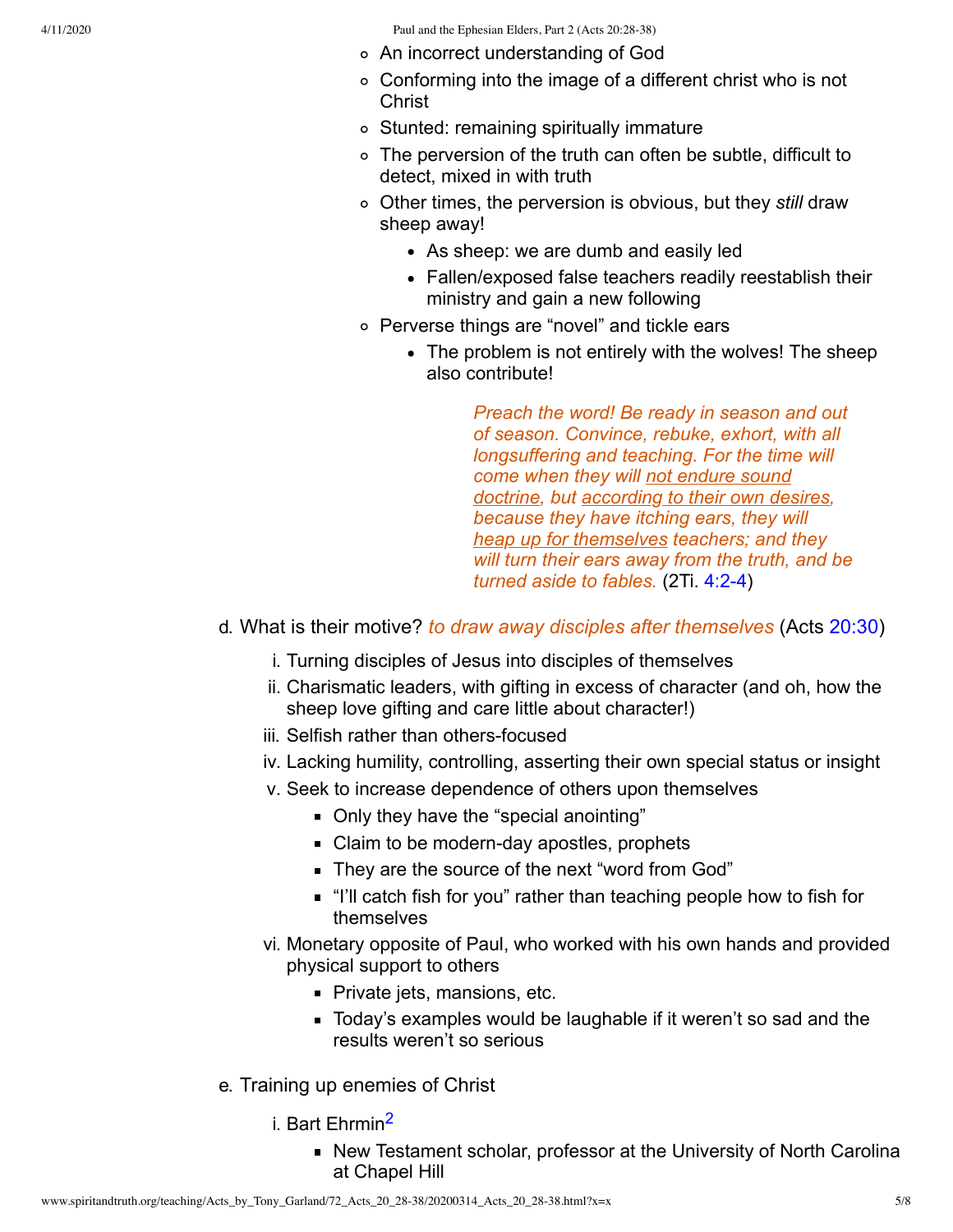4/11/2020 Paul and the Ephesian Elders, Part 2 (Acts 20:28-38)

- **Studied under well-known schools and individuals** 
	- Moody Bible Institute
	- Wheaton College
	- o Princeton Theological Seminary, under Bruce Metzger, considered by many as the "dean" of NT textual criticism
- Highly influential in matters pertaining to the reliability of the Bible
- **Prolific writer** 
	- Example: "How Jesus Became God: The Exaltation of a Jewish Preacher from Galilee"
		- "Examines the historical Jesus, who according to Ehrman neither thought of himself as God nor claimed to be God, and proffers how he came to be thought of as the incarnation of God himself."<sup>[3](#page-6-5)</sup>
- <span id="page-5-0"></span>The oh-so-common journey: fundamentalist Christian  $\rightarrow$  liberal Christian  $\rightarrow$  agnostic athiest
- ii. Devotees turned enemies are especially useful to the enemy
	- **Their testimony: how they came to realize their "naive faith" and** came to a more sophisticated and "reasonable" understanding of the Bible
	- No more destructive testimony than one who "once was" but "is no longer"
		- After all, they were "immersed", and "convinced" and "know from the inside"
	- This has been going on from the beginning, as John wrote:

*Little children, it is the last hour; and as you have heard that the Antichrist is coming, even now many antichrists have come, by which we know that it is the last hour. They went out from us, but they were not of us; for if they had been of us, they would have continued with us; but [they went out] that they might be made manifest, that none of them were of us.* (1Jn. [2:18-19\)](http://www.spiritandtruth.org/bibles/nasb/b62c002.htm#1Jn._C2V18)

- iii. Paul's emphasis to Timothy find faithful men
	- *Most men will proclaim each his own goodness, But who can find a faithful man?* (Pr. [20:6\)](http://www.spiritandtruth.org/bibles/nasb/b20c020.htm#Pr._C20V6)
	- *And the things that you have heard from me among many witnesses, commit these to faithful men who will be able to teach others also* (2Ti. [2:2\)](http://www.spiritandtruth.org/bibles/nasb/b55c002.htm#2Ti._C2V2)
	- $\blacksquare$  How reliable is a chain? No more reliable than the weakest link!
		- *commit these to faithful men* → *who will be able to teach others*
	- Not education, nor charisma, nor notoriety, nor social standing, nor speaking ability, but faithfulness
- iv. My own experiences
	- Gifted, attentive, fast-learners
	- Are you equipping a disciple, or a monster—enabling the future effectiveness of an eventual enemy of Christ?